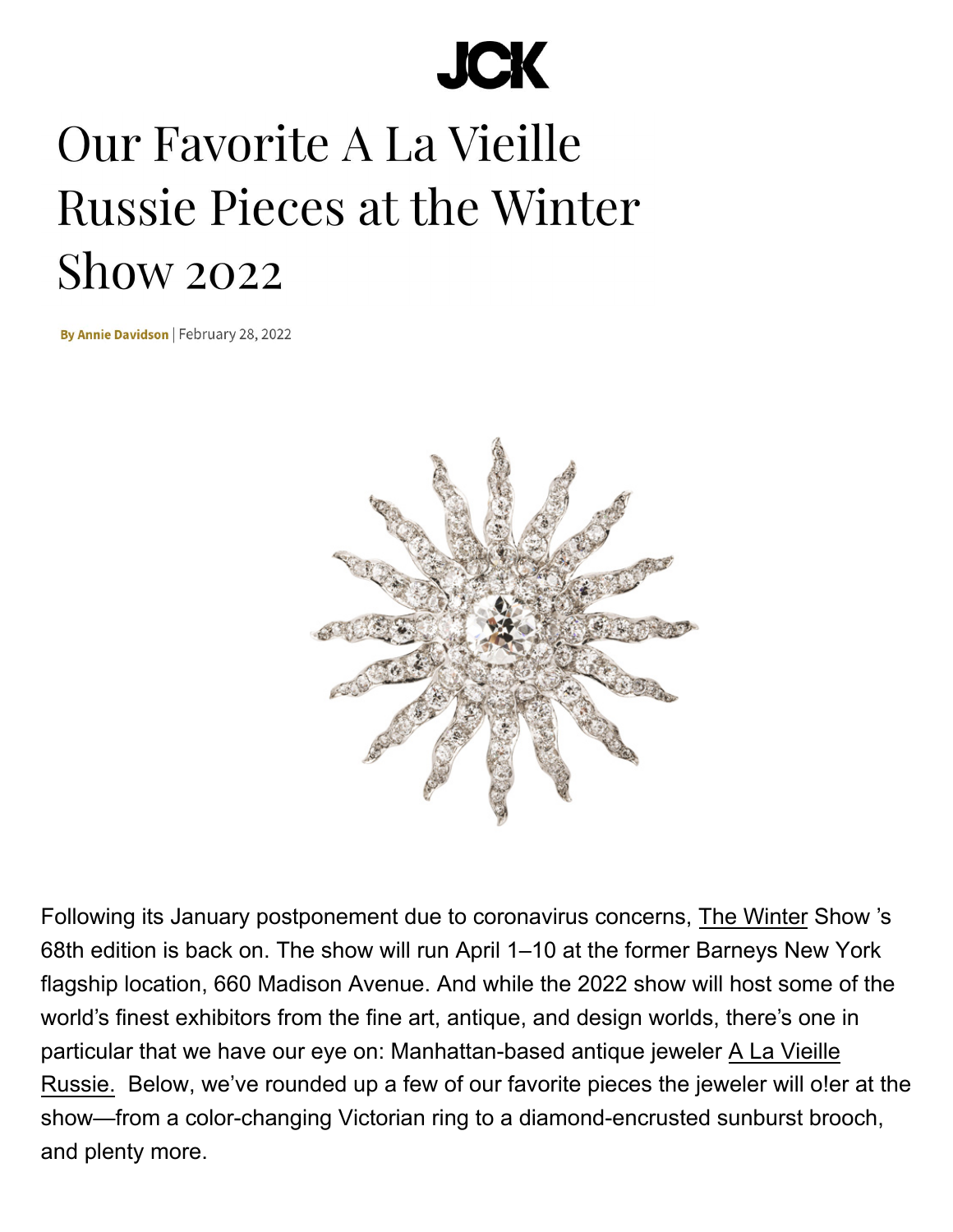

Antique cocktail ring in platinum with lapis lazuli, turquoise enamel, coral, and diamonds, \$28,000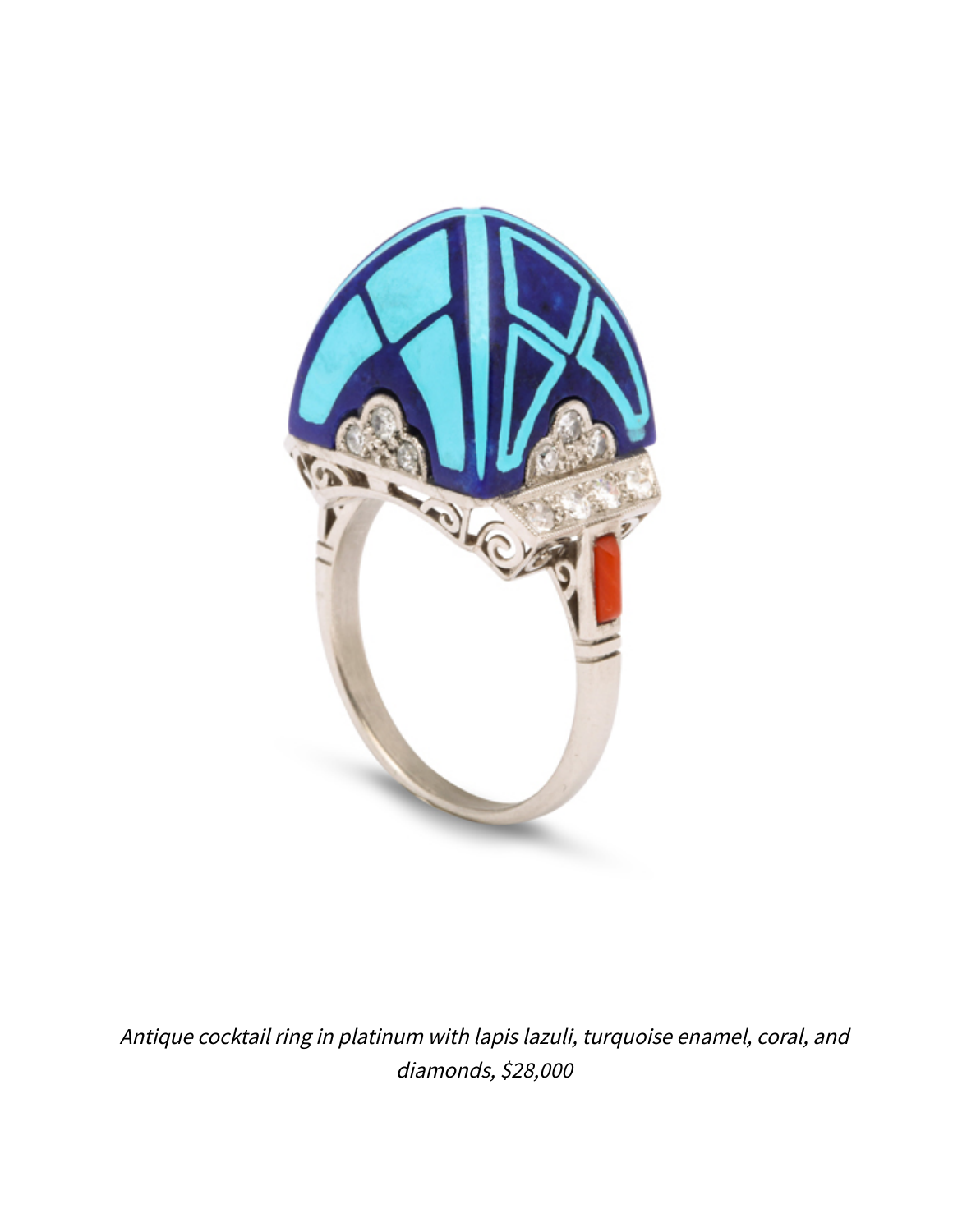Certainly distinctive, this antique cocktail ring features a sugarloaf lapis lazuli decorated with a geometric turquoise enamel design. Believed to be Austrian with French import marks, this piece dates back to 1920.



Antique sailboat brooch in gold, \$32,000 (sold as set with earrings, below)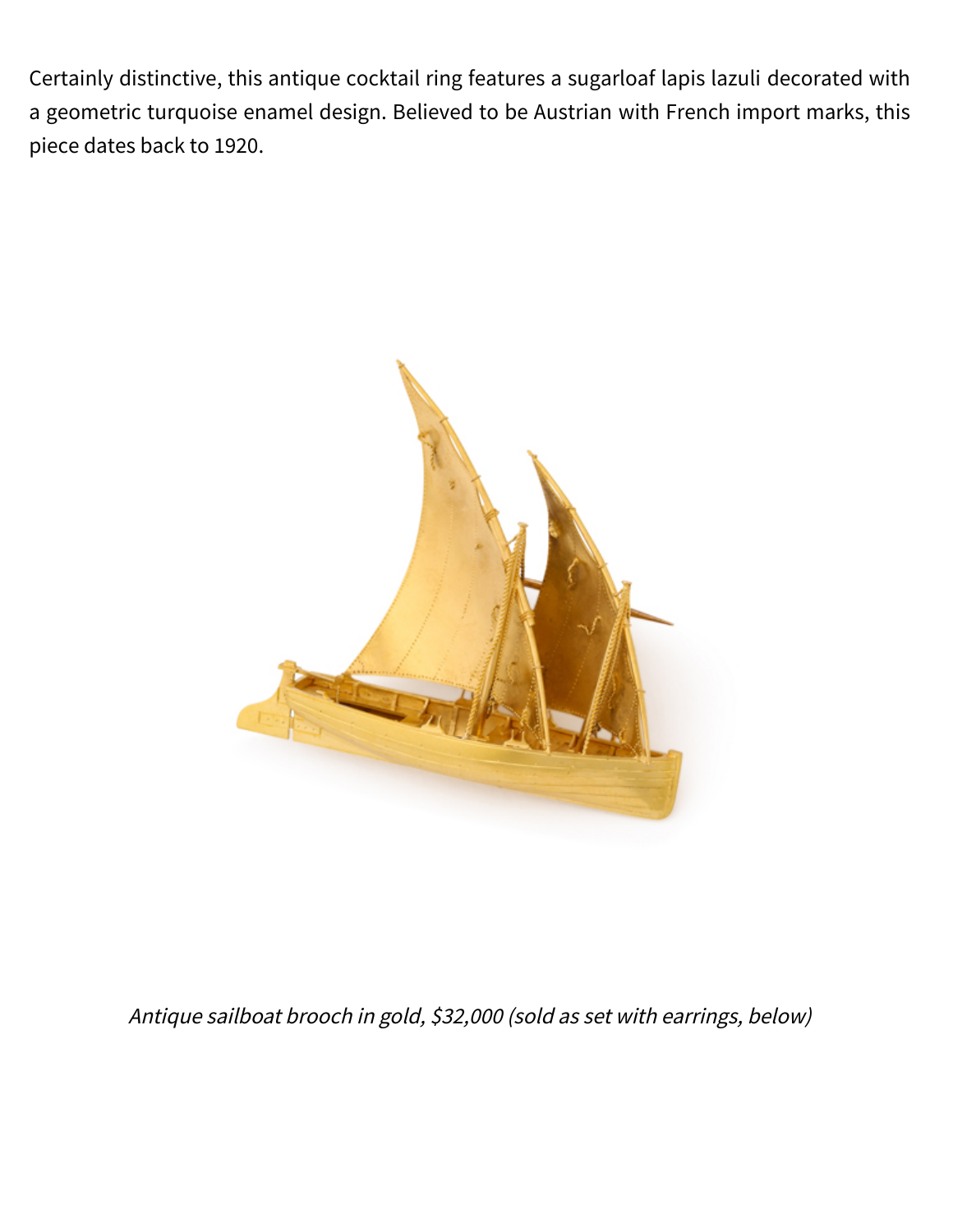

Sold together, this sailboat brooch and pair of earrings (French, circa 1870) showcase incredible attention to detail, from the billowed shape of the sails down to the ropes and planks. Plus, they showcase that warm tone that puts antique gold in a class all its own.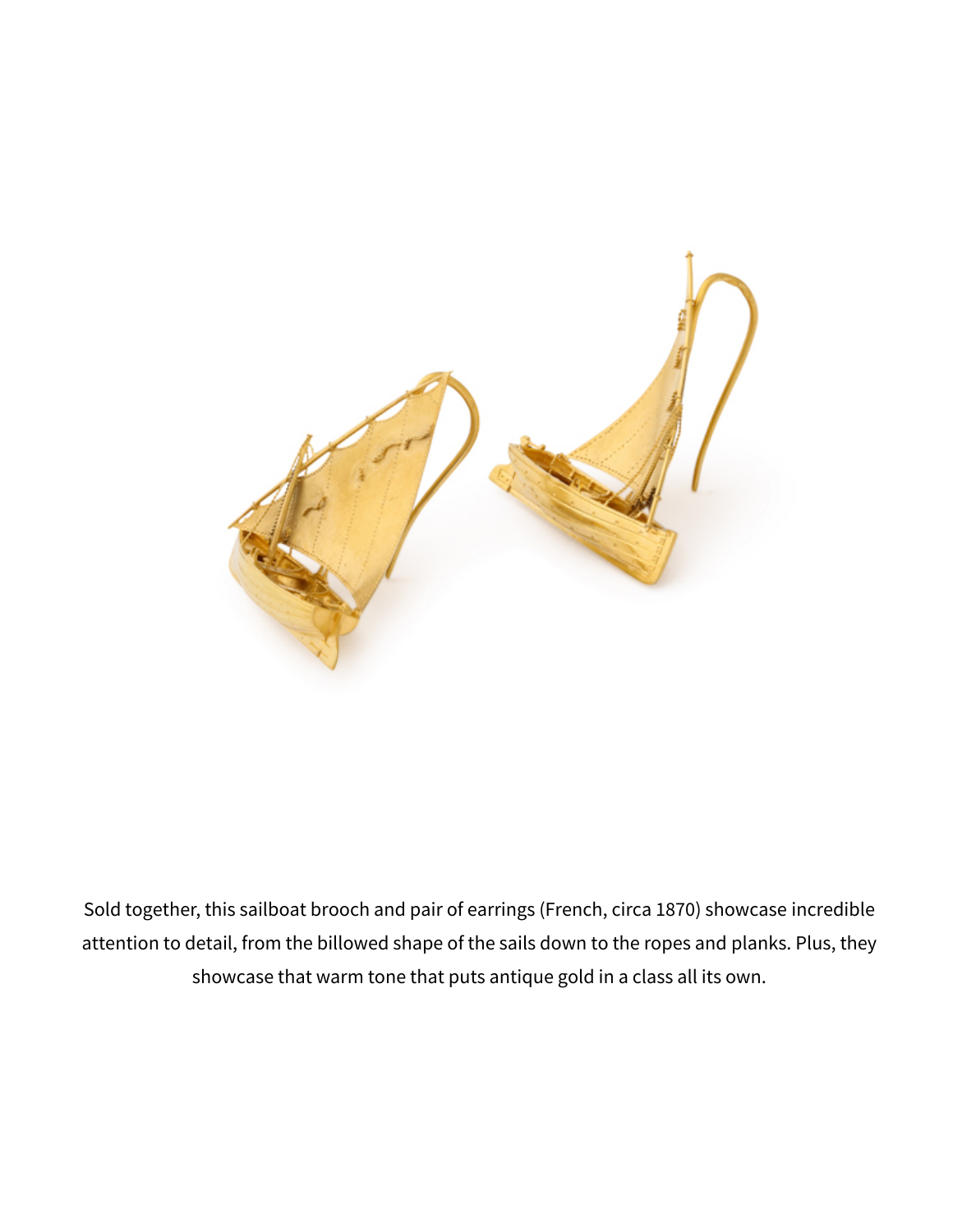

Antique sunburst brooch in gold and platinum with approximately 15 cts. t.w. old mine– and old European–cut diamonds and a 6.25 ct. old European–cut diamond (also shown at top), price on request

Originally from Howard & Co. in New York circa 1905, this antique sunburst brooch puts a 6.25 ct. old European–cut diamond center stage by surrounding it with a mix of old mine- and old European-cut diamonds. The result is ornate, but not over the top, sophistication.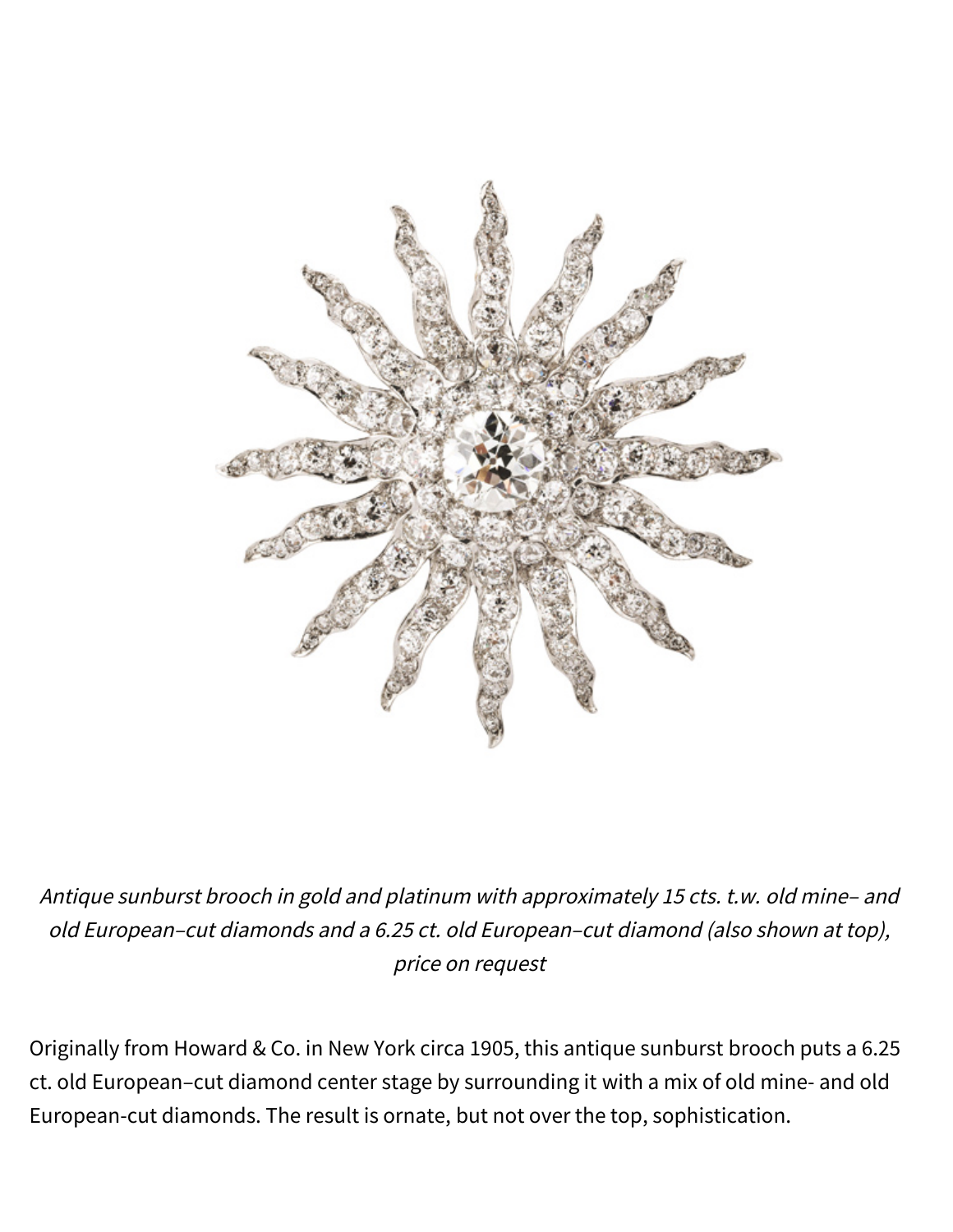

Victorian ring in carved gold with an oval Ceylon alexandrite and two old European–cut diamonds, \$42,000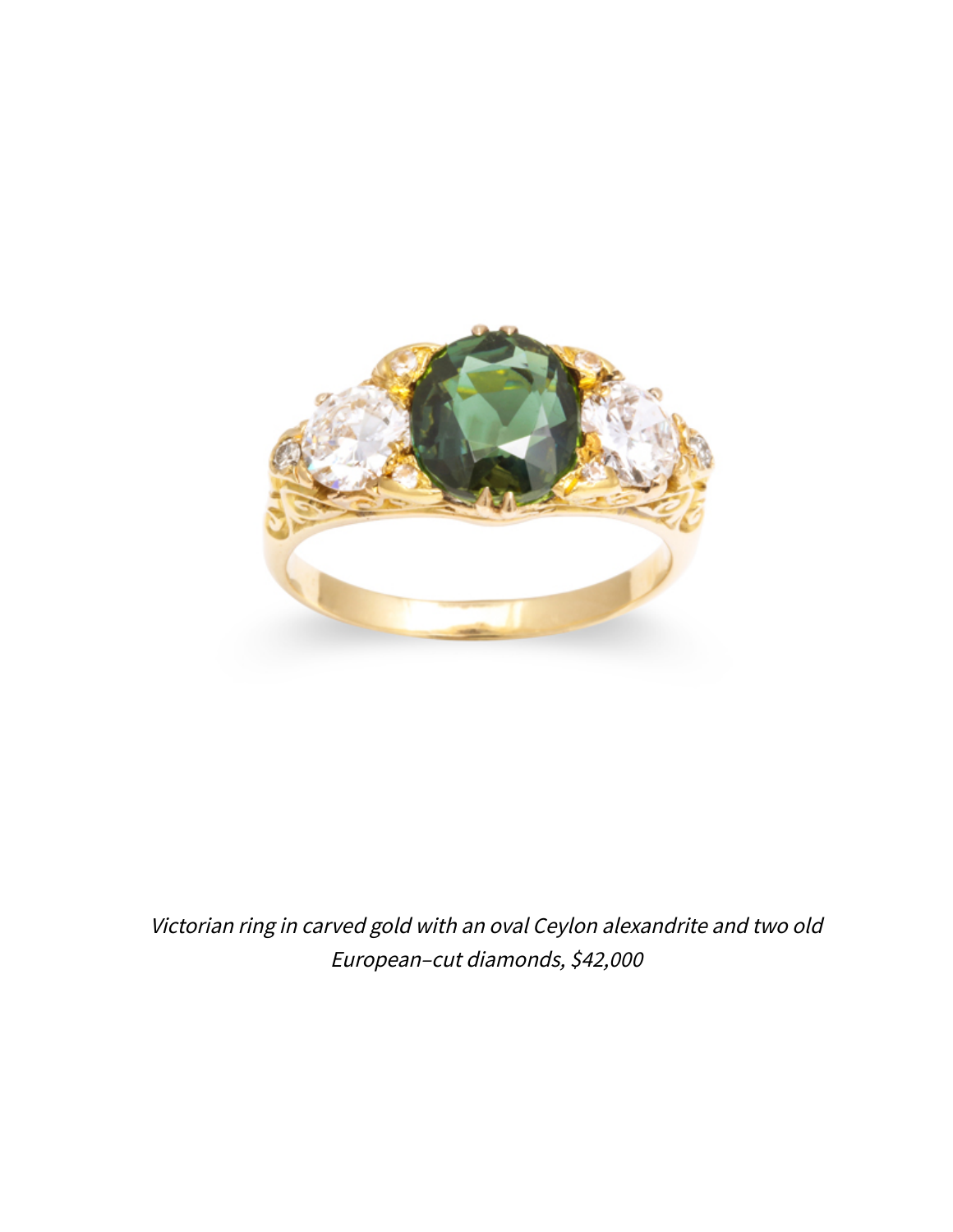

The two images above show the same ring. Featuring a color-changing alexandrite, this quintessential Victorian ring ranges between green and red depending on the lighting. A piece incorporating this type of stone is rare, and this one (from England circa 1890) takes it a step further with the addition of two old European–cut diamonds and decadent carved gold detailing.